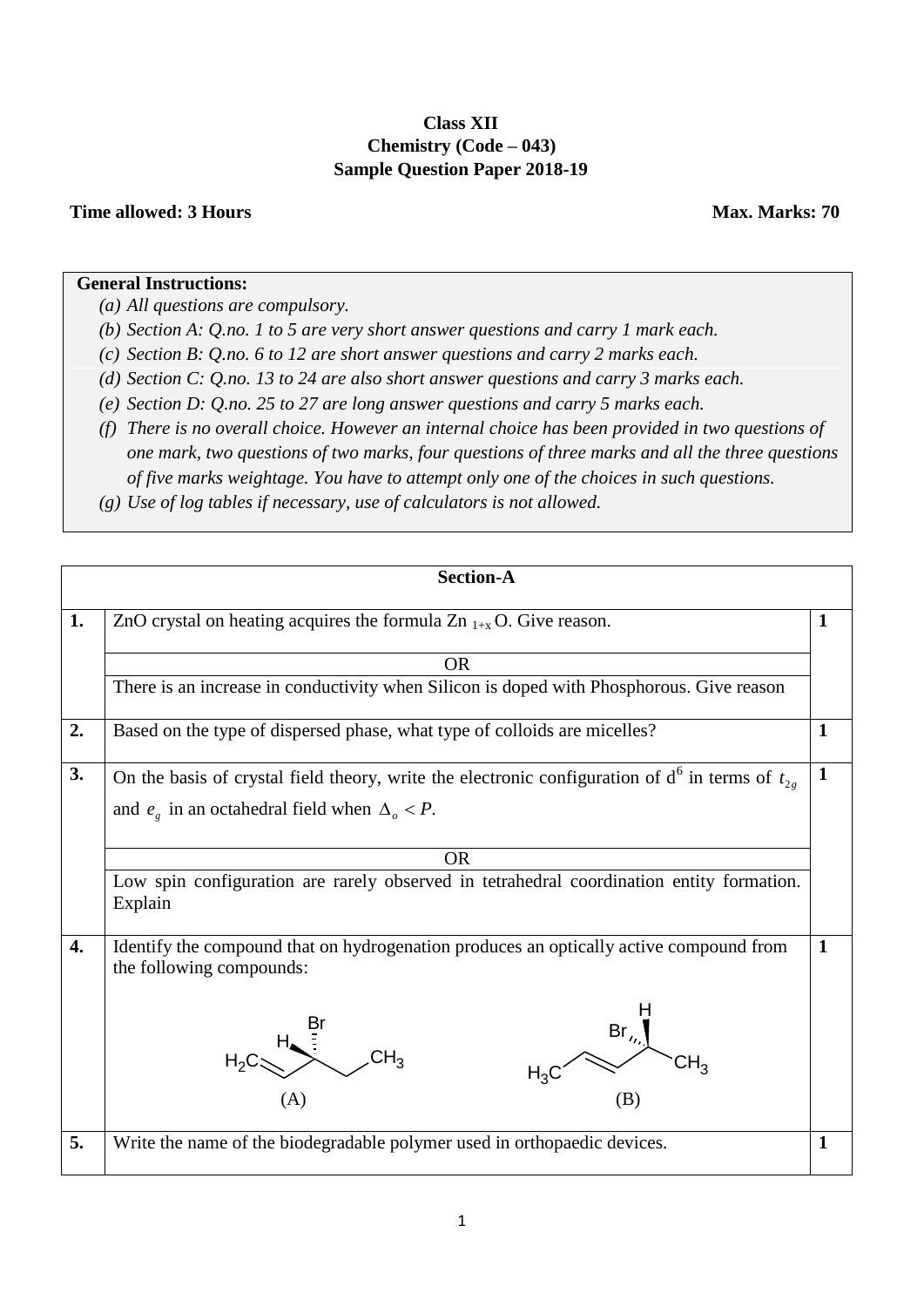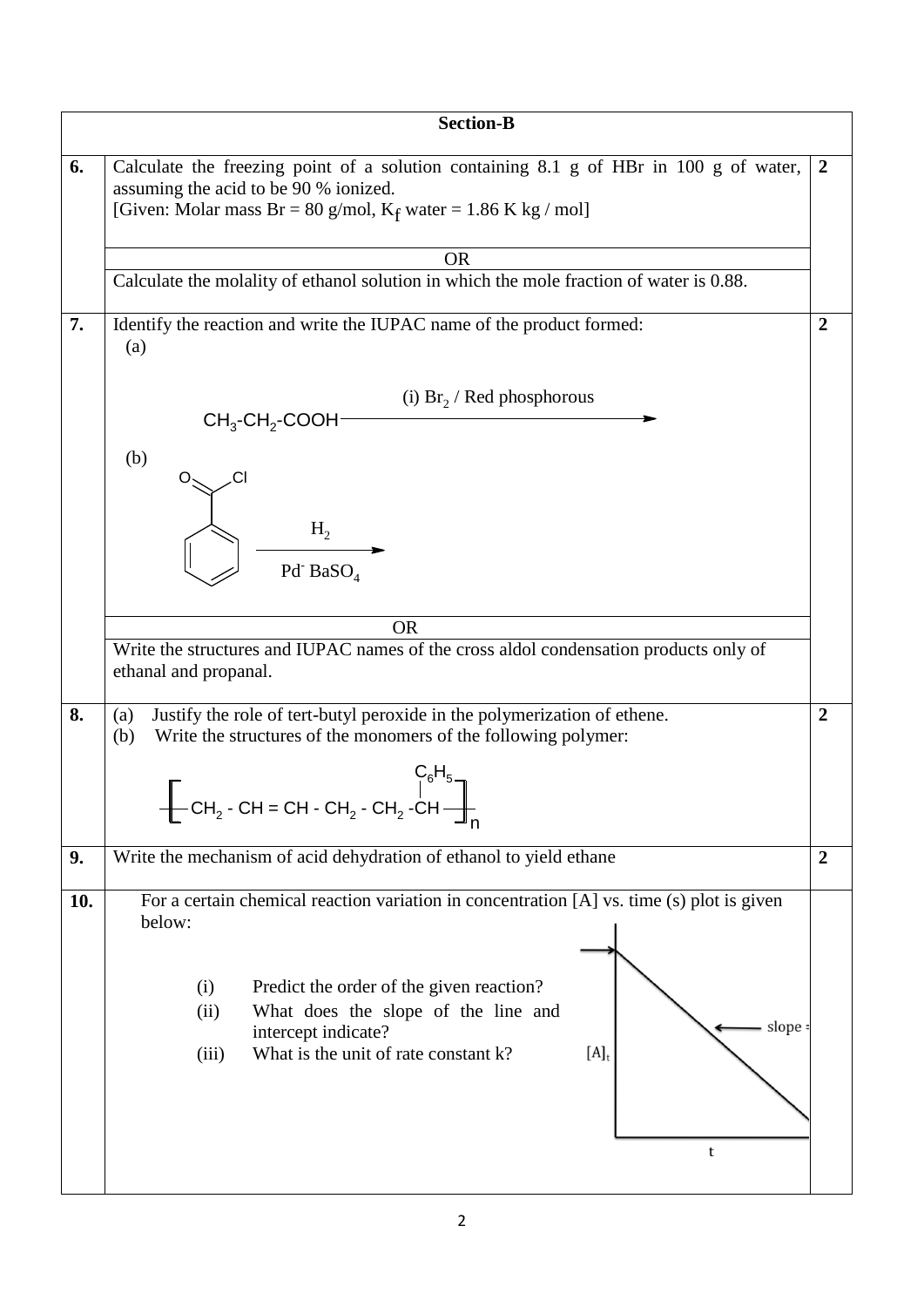| 11. | $\overline{2}$<br>Draw the molecular structures of the following:                                                                                                                                                                                                                                                                                                                                                                                                       |              |  |  |  |
|-----|-------------------------------------------------------------------------------------------------------------------------------------------------------------------------------------------------------------------------------------------------------------------------------------------------------------------------------------------------------------------------------------------------------------------------------------------------------------------------|--------------|--|--|--|
|     | Noble gas species which is isostructural with $BrO_3^-$<br>(a)                                                                                                                                                                                                                                                                                                                                                                                                          |              |  |  |  |
|     | (b)<br>Dibasic oxoacid of phosphorus                                                                                                                                                                                                                                                                                                                                                                                                                                    |              |  |  |  |
| 12. | (i) On the basis of the standard electrode potential values stated for acid<br>solutions, predict<br>whether $Ti^{4+}$ species may be used to oxidise Fe(II) to Fe(III)<br>$Ti^{4+} + e^- \rightarrow Ti^{3+}$ $E^{\circ} = +0.01V$<br>$Fe^{3+} + e^{-} \rightarrow Fe^{2+}$ $E^{o} = +0.77V$                                                                                                                                                                           |              |  |  |  |
|     | (ii) Based on the data arrange $\text{Fe}^{2+}$ , Mn <sup>2+</sup> and Cr <sup>2+</sup> in the increasing order of stability of +2<br>oxidation state. (Give a brief reason)<br>$E^{\circ}$ $Cr^{3+}/Cr^{2+} = -0.4V$                                                                                                                                                                                                                                                   |              |  |  |  |
|     | $E^{o}$ <sub>Mn</sub> <sup>3+</sup> /Mn <sup>2+</sup> = +1.5V                                                                                                                                                                                                                                                                                                                                                                                                           |              |  |  |  |
|     | $E^{\circ}$ <sub>Fe</sub> <sup>3+</sup> /Fe <sup>2+</sup> = +0.8V                                                                                                                                                                                                                                                                                                                                                                                                       |              |  |  |  |
|     | <b>Section-C</b>                                                                                                                                                                                                                                                                                                                                                                                                                                                        |              |  |  |  |
| 13. | Niobium crystallises in body-centred cubic structure. If the atomic radius is 143.1 pm,<br>calculate the density of Niobium. (Atomic mass $= 93u$ ).                                                                                                                                                                                                                                                                                                                    | $\mathbf{3}$ |  |  |  |
| 14. | Give reasons for the following:                                                                                                                                                                                                                                                                                                                                                                                                                                         | $\mathbf{3}$ |  |  |  |
|     | When 2g of benzoic acid is dissolved in 25 g of benzene, the experimentally<br>a.<br>determined molar mass is always greater than the true value.<br>Mixture of ethanol and acetone shows positive deviation from Raoult's Law.<br>b.<br>The preservation of fruits by adding concentrated sugar solution protects against<br>$\mathbf{c}$ .<br>bacterial action.                                                                                                       |              |  |  |  |
| 15. | An alcohol A $(C_4H_{10}O)$ on oxidation with acidified potassium dichromate gives acid B<br>$(C_4H_8O_2)$ . Compound A when dehydrated with conc. $H_2SO_4$ at 443 K gives compound C.<br>Treatment of C with aqueous $H_2SO_4$ gives compound D (C <sub>4</sub> H <sub>10</sub> O) which is an isomer of<br>A. Compound D is resistant to oxidation but compound A can be easily oxidised. Identify<br>A, B, C and D. Name the type of isomerism exhibited by A and D |              |  |  |  |
| 16. | Which one of the following compounds will undergo faster hydrolysis reaction by $S_N1$<br>mechanism? Justify your answer.<br>$\mathsf{CH_2Cl}$                                                                                                                                                                                                                                                                                                                          | $\mathbf{3}$ |  |  |  |
|     | CH <sub>3</sub> CH <sub>2</sub> CH <sub>2</sub> Cl<br><b>or</b>                                                                                                                                                                                                                                                                                                                                                                                                         |              |  |  |  |
|     | <b>OR</b>                                                                                                                                                                                                                                                                                                                                                                                                                                                               |              |  |  |  |
|     | A compound is formed by the substitution of two chlorine atoms for two hydrogen atoms in<br>propane. Write the structures of the isomers possible. Give the IUPAC name of the isomer<br>which can exhibit enantiomerism.                                                                                                                                                                                                                                                |              |  |  |  |
|     |                                                                                                                                                                                                                                                                                                                                                                                                                                                                         |              |  |  |  |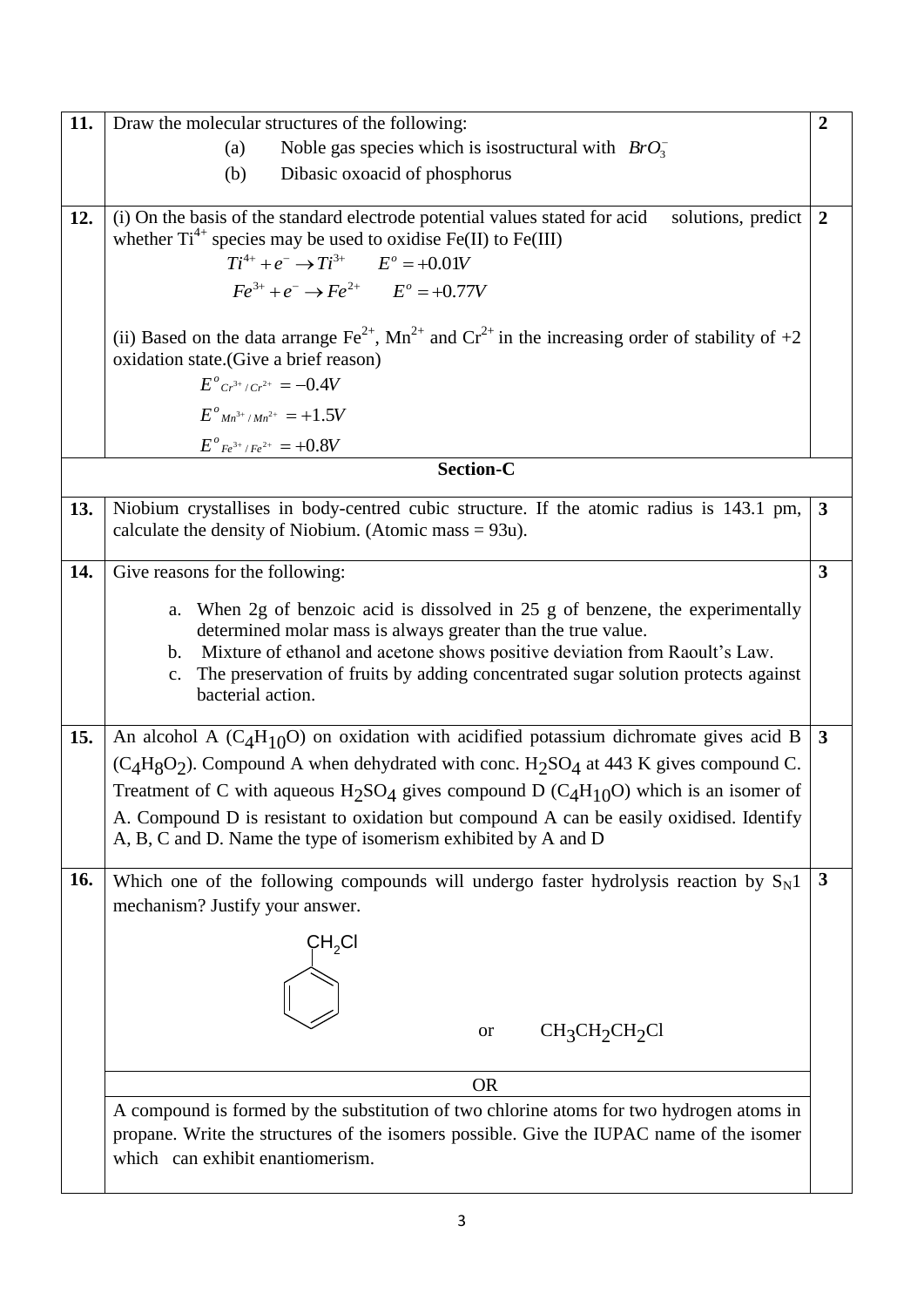| 17.                                                                                                                                                                                                                                                                                                | Complete the following reactions :                                                                                                                                                                                                                       |  |  |  |  |  |
|----------------------------------------------------------------------------------------------------------------------------------------------------------------------------------------------------------------------------------------------------------------------------------------------------|----------------------------------------------------------------------------------------------------------------------------------------------------------------------------------------------------------------------------------------------------------|--|--|--|--|--|
|                                                                                                                                                                                                                                                                                                    | $+$ H <sub>2</sub> N-OH -<br>(a)<br>(b)                                                                                                                                                                                                                  |  |  |  |  |  |
|                                                                                                                                                                                                                                                                                                    | $KMnO4$ , $H2SO4$<br>$\Lambda$                                                                                                                                                                                                                           |  |  |  |  |  |
|                                                                                                                                                                                                                                                                                                    | (c)<br>СООН<br>Strong heating<br>$NH3$ -<br>соон                                                                                                                                                                                                         |  |  |  |  |  |
| 18.<br>Give reasons for the following:                                                                                                                                                                                                                                                             |                                                                                                                                                                                                                                                          |  |  |  |  |  |
|                                                                                                                                                                                                                                                                                                    | (i)<br>Use of aspartame as an artificial sweetener is limited to cold foods.<br>Metal hydroxides are better alternatives than sodium hydrogen carbonate<br>(ii)<br>for treatment of acidity.<br>Aspirin is used in prevention of heart attacks.<br>(iii) |  |  |  |  |  |
| 19.<br>(a) Name the branched chain component of starch.<br>(b) Ribose in RNA and deoxyribose in DNA differ in the structure around which carbon<br>atom?<br>(c) How many peptide linkages are present in a tripeptide?                                                                             |                                                                                                                                                                                                                                                          |  |  |  |  |  |
|                                                                                                                                                                                                                                                                                                    | <b>OR</b>                                                                                                                                                                                                                                                |  |  |  |  |  |
|                                                                                                                                                                                                                                                                                                    | Give three reactions of glucose which cannot be explained by its chain structure                                                                                                                                                                         |  |  |  |  |  |
| 20.                                                                                                                                                                                                                                                                                                | The following data were obtained during the first order thermal decomposition of $N_2O_5(g)$<br>at a constant volume:                                                                                                                                    |  |  |  |  |  |
|                                                                                                                                                                                                                                                                                                    | $2N_2O_5(g) \rightarrow 2N_2O_4(g) + O_2(g)$                                                                                                                                                                                                             |  |  |  |  |  |
|                                                                                                                                                                                                                                                                                                    | S.No.<br>Time (sec.)<br>Total pressure(atm)                                                                                                                                                                                                              |  |  |  |  |  |
|                                                                                                                                                                                                                                                                                                    | $\theta$<br>0.5<br>1.                                                                                                                                                                                                                                    |  |  |  |  |  |
|                                                                                                                                                                                                                                                                                                    | 100<br>0.512<br>2.                                                                                                                                                                                                                                       |  |  |  |  |  |
|                                                                                                                                                                                                                                                                                                    | Calculate the rate constant                                                                                                                                                                                                                              |  |  |  |  |  |
|                                                                                                                                                                                                                                                                                                    | <b>OR</b>                                                                                                                                                                                                                                                |  |  |  |  |  |
| Two reactions of the same order have equal pre exponential factors but their activation<br>energies differ by 24.9 kJ mol <sup>-1</sup> . Calculate the ratio between the rate constants of these<br>reactions at 27 <sup>o</sup> C. (Gas constant R = 8.314 J K <sup>-1</sup> mol <sup>-1</sup> ) |                                                                                                                                                                                                                                                          |  |  |  |  |  |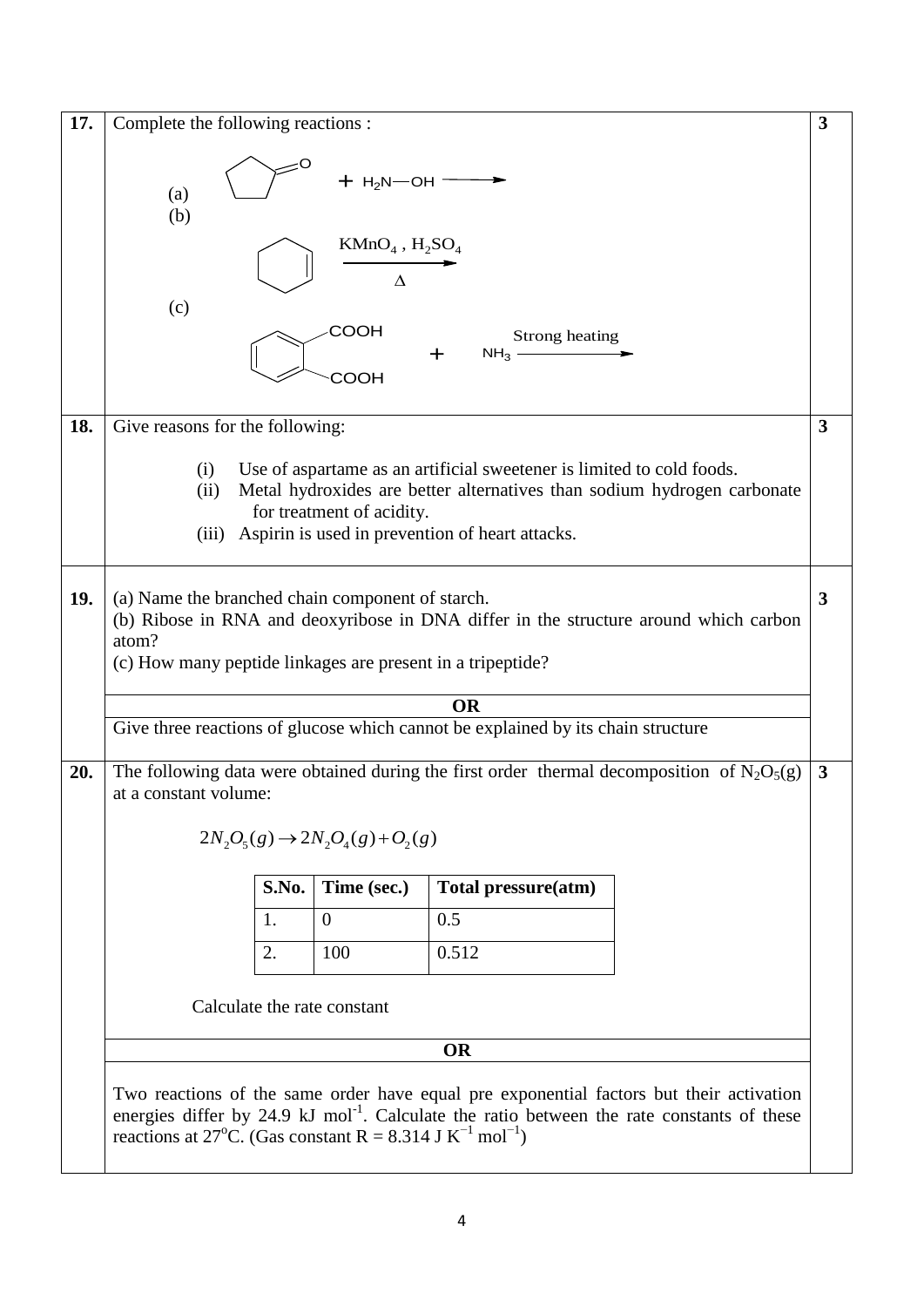| 21. | (a) A colloidal sol is prepared by the given method in figure. What is the charge of AgI<br>$\mathbf{3}$<br>colloidal particles in the test tube? How is the sol formed, represented? |   |  |  |  |
|-----|---------------------------------------------------------------------------------------------------------------------------------------------------------------------------------------|---|--|--|--|
|     |                                                                                                                                                                                       |   |  |  |  |
|     | AgNO,                                                                                                                                                                                 |   |  |  |  |
|     |                                                                                                                                                                                       |   |  |  |  |
|     |                                                                                                                                                                                       |   |  |  |  |
|     |                                                                                                                                                                                       |   |  |  |  |
|     | > KI                                                                                                                                                                                  |   |  |  |  |
|     |                                                                                                                                                                                       |   |  |  |  |
|     | (b) Explain how the phenomenon of adsorption finds application in Heterogeneous<br>catalysis.                                                                                         |   |  |  |  |
|     | (c) Which of the following electrolytes is the most effective for the coagulation of<br>$Fe(OH)$ <sub>3</sub> sol which is a positively charged sol ?                                 |   |  |  |  |
|     | NaCl, Na <sub>2</sub> SO <sub>4</sub> , Na <sub>3</sub> PO <sub>4</sub>                                                                                                               |   |  |  |  |
| 22. | Describe how the following steps can be carried out?                                                                                                                                  | 3 |  |  |  |
|     | Recovery of Gold from leached gold metal complex<br>(a)                                                                                                                               |   |  |  |  |
|     | Conversion of Zirconium iodide to pure Zirconium.<br>(b)                                                                                                                              |   |  |  |  |
|     | Formation of slag in the extraction of copper.<br>(c)                                                                                                                                 |   |  |  |  |
|     | (Write the chemical equations also for the reactions involved)                                                                                                                        |   |  |  |  |
|     | <b>OR</b>                                                                                                                                                                             |   |  |  |  |
|     |                                                                                                                                                                                       |   |  |  |  |
|     | Explain the use of the following:                                                                                                                                                     |   |  |  |  |
|     | NaCN in Froth Floatation Method.<br>a)                                                                                                                                                |   |  |  |  |
|     | Carbon monoxide in Mond process.<br>b)                                                                                                                                                |   |  |  |  |
|     | Coke in the extraction of Zinc from Zinc Oxide<br>C)                                                                                                                                  |   |  |  |  |
| 23. | Explain the following:                                                                                                                                                                | 3 |  |  |  |
|     | Out of $\text{Sc}^{3+}$ , $\text{Co}^{2+}$ and $\text{Cr}^{3+}$ ions, only $\text{Sc}^{3+}$ is colourless in aqueous solutions.<br>(a)                                                |   |  |  |  |
|     | (Atomic no.: $Co = 27$ ; $Sc = 21$ and $Cr = 24$ )<br>(b) The $E^{o}Cu^{2+}/Cu$ for copper metal is positive (+0.34), unlike the remaining                                            |   |  |  |  |
|     | of the first transition series<br>members                                                                                                                                             |   |  |  |  |
|     | $La(OH)3$ is more basic than $Lu(OH)3$ .<br>(c)                                                                                                                                       |   |  |  |  |
| 24. | A metal complex having composition Cr $(NH_3)_4Cl_2Br$ has been isolated in two forms A and                                                                                           | 3 |  |  |  |
|     | <b>B.</b> The form A reacts with $AgNO3$ to give a white precipitate readily soluble in dilute                                                                                        |   |  |  |  |
|     | aqueous ammonia whereas B gives a pale yellow precipitate soluble in concentrated                                                                                                     |   |  |  |  |
|     | ammonia.                                                                                                                                                                              |   |  |  |  |
|     | Write the formulae of isomers <b>A</b> and <b>B</b> .<br>(i)                                                                                                                          |   |  |  |  |
|     | State the hybridisation of chromium in each of them.<br>(ii)<br>Calculate the magnetic moment (spin only value) of the isomer A<br>(iii)                                              |   |  |  |  |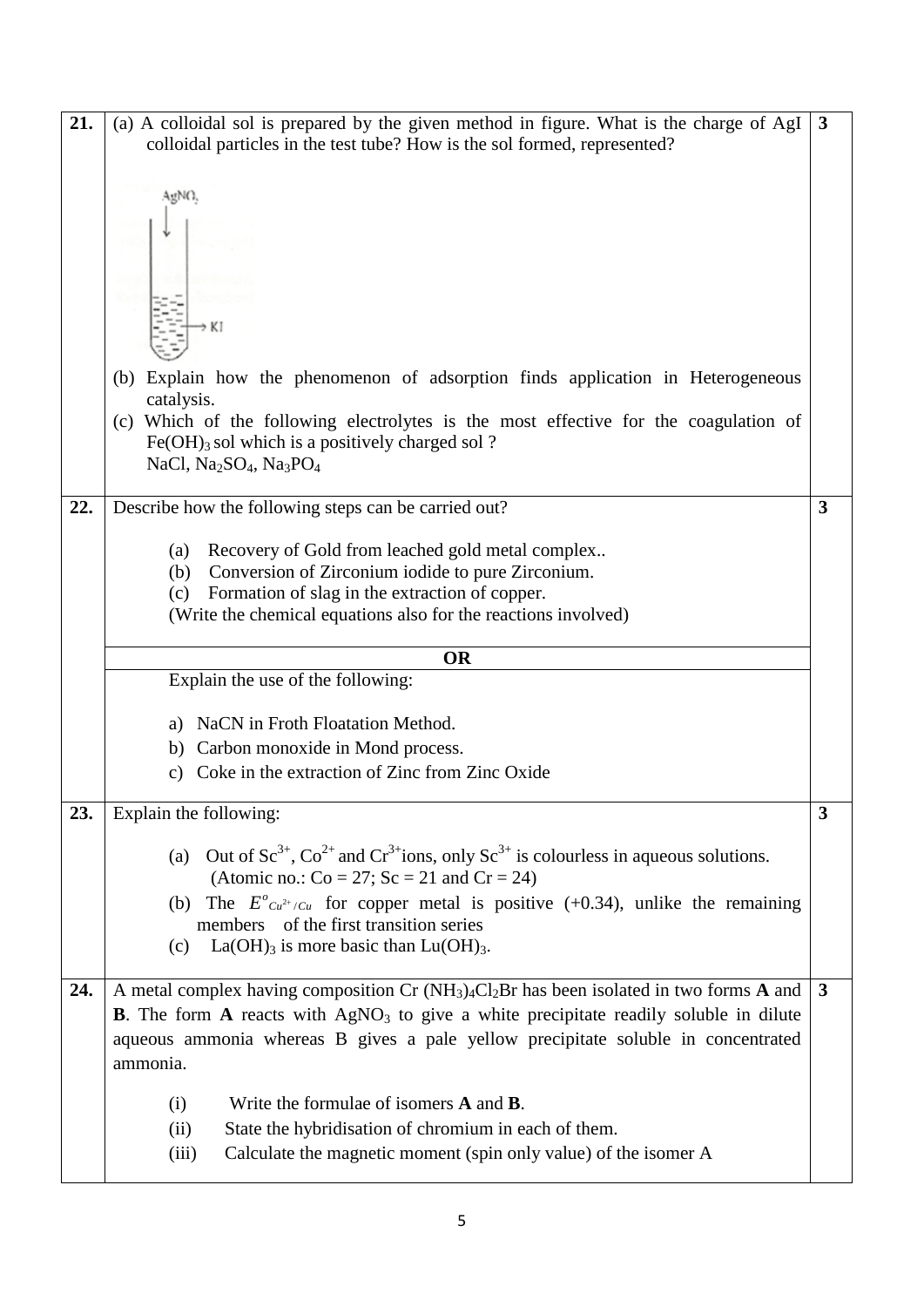